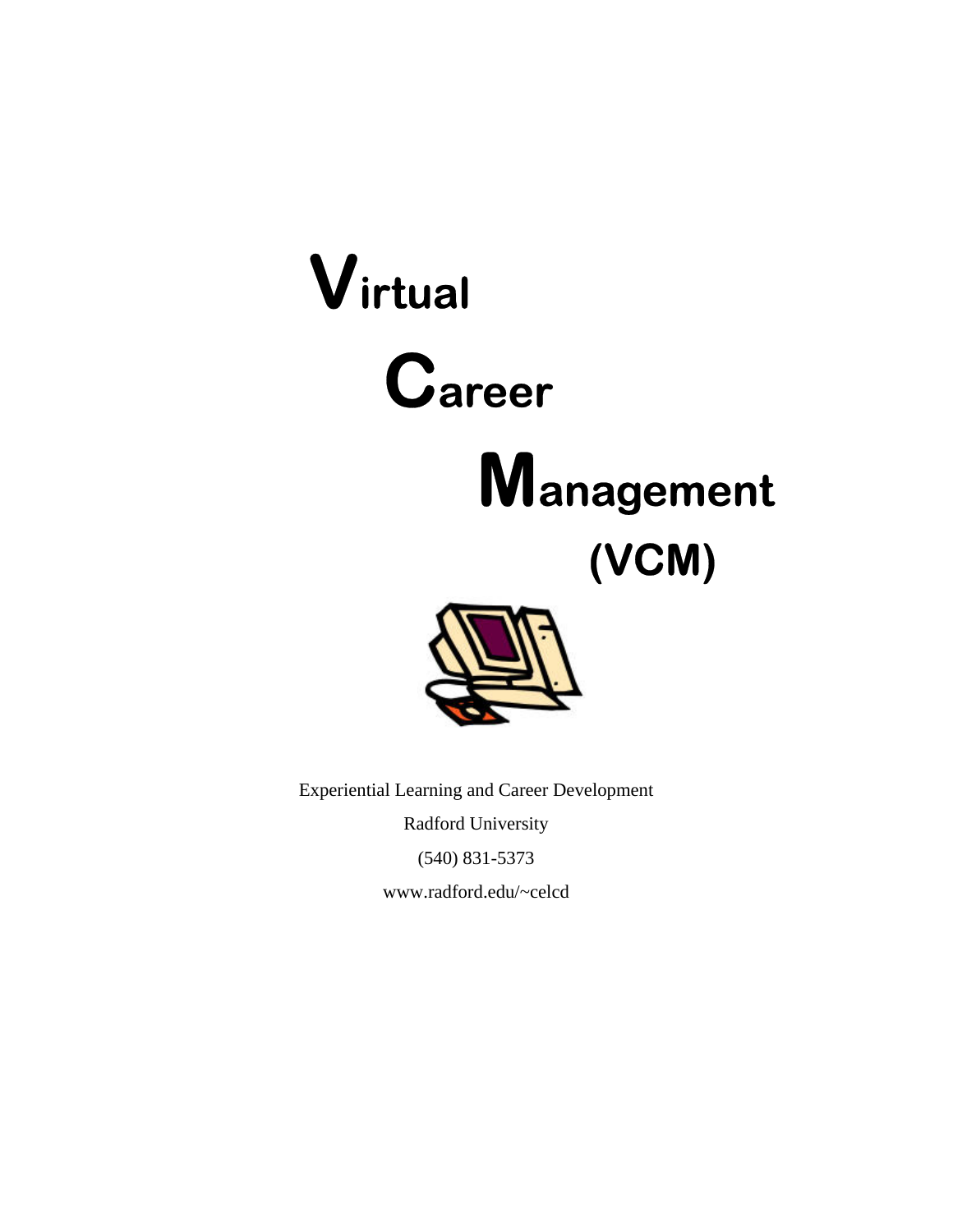# **Table of Contents**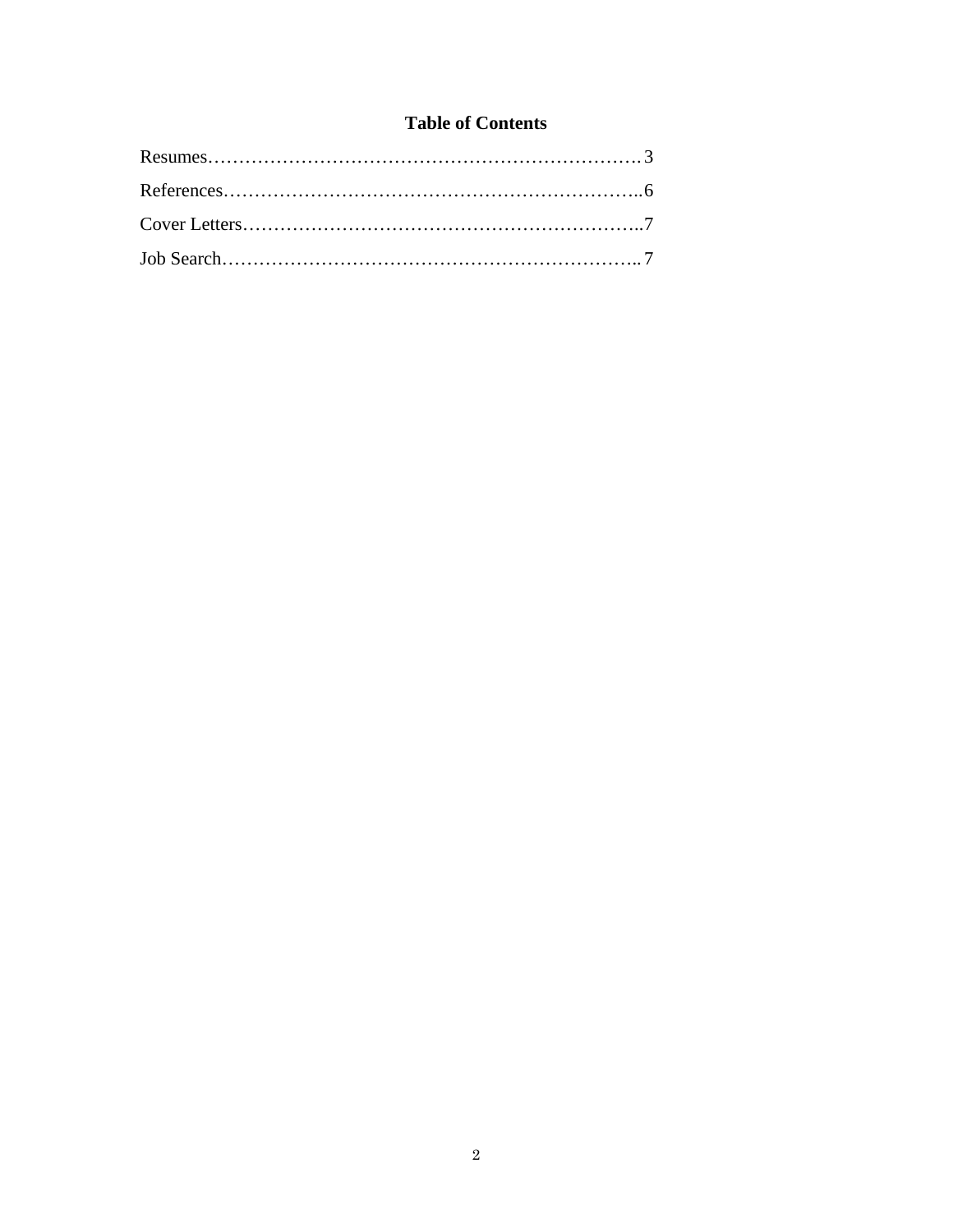## **Virtual Resume Tutorial**

The purpose of this instruction manual is to provide a guide to using the Virtual Resume and Job Search Database at Radford University. This guide will inform users of the steps necessary to create an account through completing and submitting their resume. This database will allow students to create and print their resumes, as well post it for employers to see.

## **RESUMES**

#### ¾ **Creating Your Account**

• Go to the virtual resume and job search database website:

#### **http://jobsearch.radford.edu**

- Click on the link [Enter Site].
- Click on the link **Register a New Account** on the left of the screen under New System Accounts.
- Under create an account, click the radio button that matches your status (Radford University User, Alumni, Virginia Community College User or Business Recruitment Employer).
- Click **Continue**.
- Read the User's Terms of Agreement. By selecting the **I Understand and Agree** radio button, you will be allowed to proceed with the Virtual Resume and Job Search Database.
- Click **Continue**.
- Create a username and password. This must be your Radford username and password.
- Fill out the name, address, and contact information.
- Click on **Register**.

#### ¾ **Logging in to the database**

- At the home page, enter your username, password, and select the institution.
- Click **System Login**.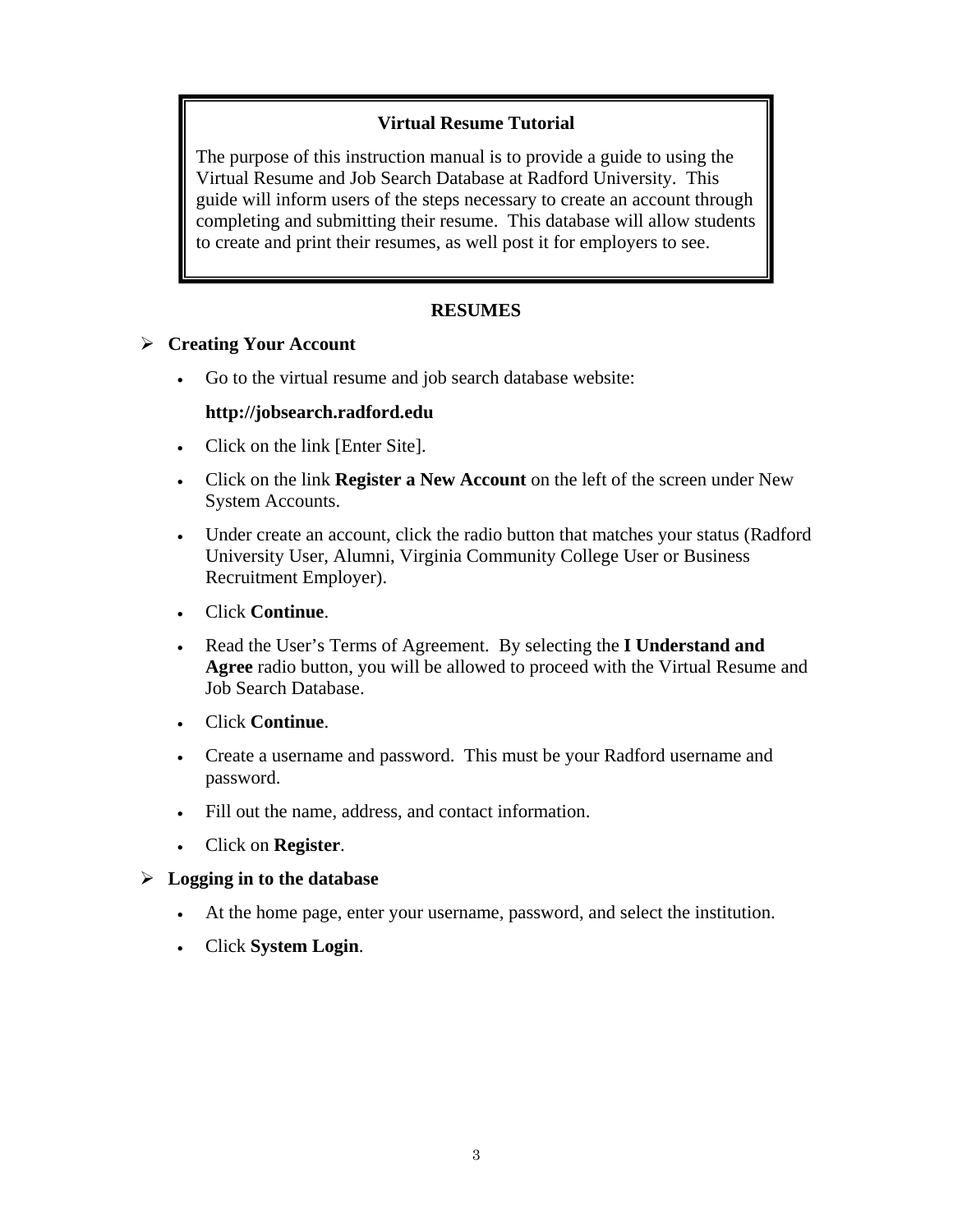#### ¾ **Creating your resume**

- Once you have logged in, you will be at the home page of the virtual resume.
- In order to start your resume, click on the **Worksheet** tab at the top of the page or the Resume Worksheet icon.
- The first step is to create the individual components of your resume. To begin this process, click on the **Create New Component** link/icon on the left of the page under Resume Worksheet.
- Click on the component of the resume (Resume Summary, Resume Objective, Education History, Work Experience, or Other Resume Items) for which you would like to add a description. Click the **Continue** button to proceed.

#### ¾ **Adding a Resume Objective**

- Click on the **Create New Component** link at the top of the page or under Worksheet Features on the left of the page. Click on the **Resume Objective** radio button. Click **Continue**.
- You can now enter your objective into **Specific Detail1**. Once you have entered your objective, click **Save**. This action will take you back to the Worksheet page.

#### ¾ **Adding a Professional Strengths/Skills Section**

- Click on the **Create New Component** link/icon on the left of the page under Resume Worksheet.
- Click on the **Other Resume Items** radio button.
- Click **Continue**.
- You are now at the page where you can add four different summaries. There is an example of a resume summary at the bottom of the page to serve as a guide. Follow the commands on the page for making text bold and italicized.
- After you have entered information for your summary, click "Add a Summary" and you will be taken back to the worksheet page. This will display the summary you have just created.

## ¾ **Adding an Education History**

- Click on the **Create New Component** link/icon on the left of the page under Resume Worksheet.
- Click on the **Education History** radio button. Click **Continue**.
- The first step is to choose a component category from the drop down menu. Select **Formal Education**. Next select the Registered Institution that you have attended or are attending. **Radford University** and **Virginia Western** are the two institution options. If you have attended another institution, choose the **Other (Please Specify)** option.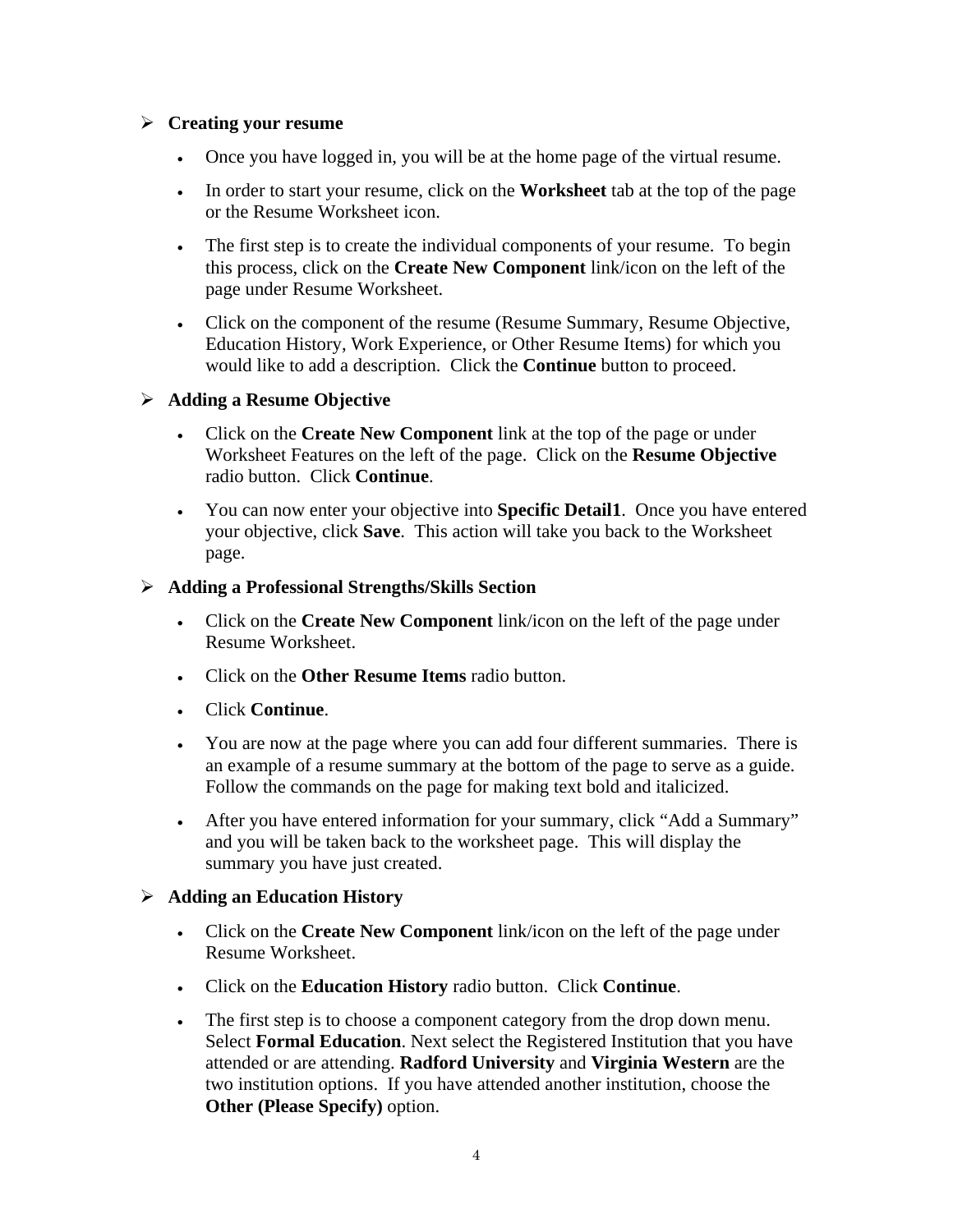- In the boxes provided type in the **Institution Name**, **City**, **State**, and **Country Location** (if applicable). Make sure that you spell out the state location, for the consistent format does not include abbreviations.
- In the Institution Related Details section you may type three specific details related to your degree. These can include GPA, higher education expenses you have earned while attending school, college credits earned while in high school, etc.
- Click on **Next** to select your degree information. Choose the appropriate degree type from the drop down menu. Choose an Attached Discipline 1 from the drop down menu. Select whether this attached discipline 1 is your major, minor, concentration, option or certificate from the drop down to the right. Choose a Display Format. If applicable, select an **Attached Discipline 2**. If you have multiple majors and minors, click on the **Add New** green plus link beside **More Disciplines**.
- Next, select your starting month and year as well as your ending month and year. Choose a **Date Format** from the drop down menu.
- Finally, add any details you would like to add in your education section. Click **Save**. You will be directed to a new screen where you can add more degrees from the same institution, add degrees from other institutions, or proceed to the next section. Follow the directions on the screen based on your individual circumstances. You will be directed to the main worksheet page once you have clicked on **Save**.

## ¾ **Add a Work Experience**

- Click on the "Create New Component" link at the top of the page or under Worksheet Features at the left of the page. Choose the "Work Experience" radio button. Click "Continue."
- First, choose a category for your work experience. Make sure you choose the category that bests suits the job you are describing. Then, enter the company title of your job, your job title, and the location in the appropriate fields.
- Next, enter the dates of your work experience. Be sure to click the "Still" Employed" box if you are currently working for the organization.
- Finally, add details of your job description into the appropriate fields. The bottom of the page has examples of work experiences to guide you. When you are finished, click "Add Experience." You will then be taken back to the main worksheet page.

## ¾ **Add Other Resume Items**

- Click on the "Create New Component" link at the top of the page or under Worksheet Features at the left of the page. Choose the "Other Resume Items" radio button. Click "Continue."
- Choose the resume heading that best suits your category.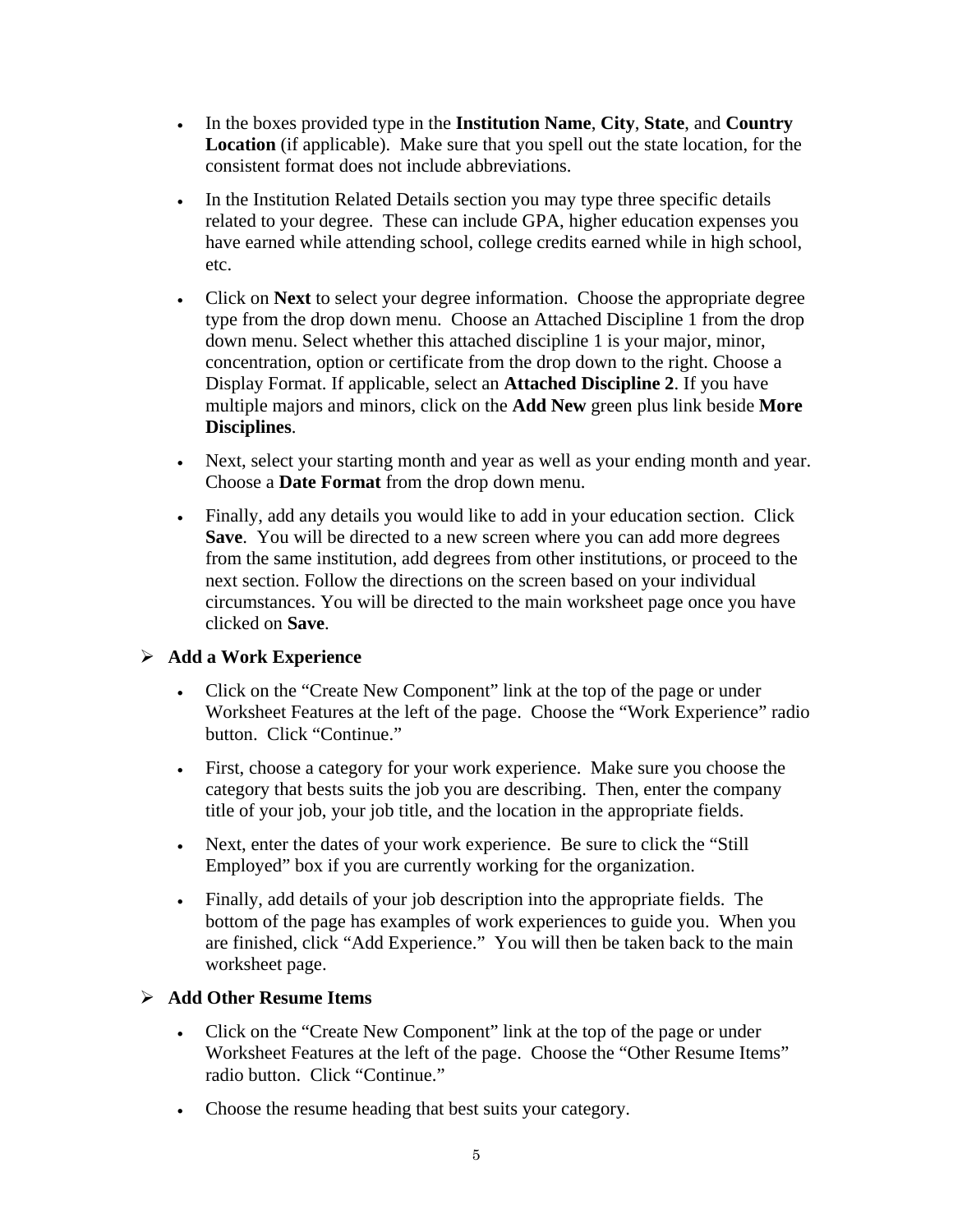• Add details to the other items field in each of the detail lines. If you need more lines for details, click on the "More Details" button. Follow the examples at the bottom of the page to give you an idea of what this section should look like.

You haven now completed each section for the Virtual Resume. You can always go back and change any section of the resume. If you want to make changes, just go to the Worksheet page and click "Edit" or "Delete" to add, modify, or erase sections from your resume. If you edit your document, press the "Update" button when you are finished and you will be sent back to the main Worksheet page.

#### ¾ **Saving and Submitting your resume for approval**

- Click on "Build Your Resume" on the worksheet page (4h icon on the left hand side column).
- Enter a name for your resume. This can be whatever you decide. Click "Continue".
- Next, you can select which components of your resume you would like to use. This allows you to create different resumes. For example, you may wish to have a resume with two different objectives. When you have selected the components you would like to be on your resume, click "Continue".
- Next, you may alter the order in which each resume component appears. This allows you to change the order by moving sections up or down in the resume. If you wish to move a section up or down, simply click on the appropriate link. When you have set the order that you prefer, click continue.
- Next you will see the preview of your finalized resume. To finalize this process, click "Create Resume". This will send you to the Manager page.
- If you are satisfied with the resume, click "Save Current Resume". If not, you may go back and make changes in the e-Worksheet.
- After you have saved your resume, you will be able to attach headers and footers. The headers consist of contact information and footers are optional. Select the information you would like to include.
- When you are finished, click "Attach Information". You now have a saved resume. You can edit this document from the Manager page. To edit, print, post notes on your resume, click on the resume link on the Manager page. The Manager page can be accessed from the main page by clicking on the appropriate tab.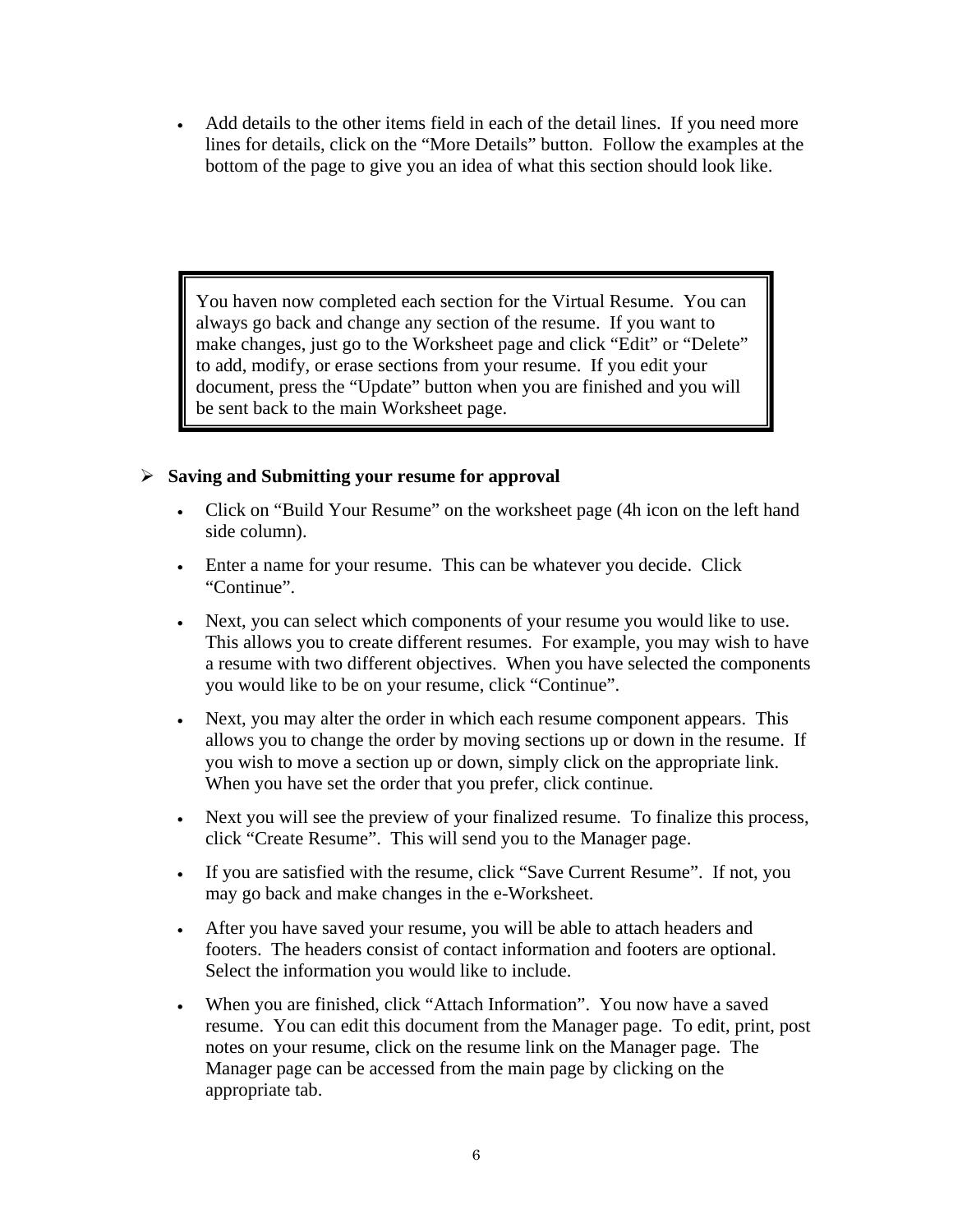- To post your saved resume, click on the "Post Resume" link. Now your resume can be viewed by employers.
- You can always edit your resume from the Manager page once you have completed the process using the same procedures described above.

### ¾ **Printing your resume**

• Click on your resume link in the manager page. Then click on "Convert to PDF document". Next, click the link for "Printable Resume". This will put your resume in a printable format.

#### ¾ **Attaching a Note**

• You may also attach a note on your resume in the manager page. This can be used to give you reminders that need to be completed later.



## **REFERENCES**

You will also want to have references that you can post on the virtual resume website. These should be professionals who know you and can positively evaluate your work performance, academic performance, or community involvement. They can be professors, former supervisors, current supervisors, organization sponsors, etc.

- On the worksheet page, click on "Add a New Reference".
- Fill in the name of your reference in the appropriate field. Then choose the type of reference for which you would like to categorize them from the drop down menu.
- Enter their title, name of organization, and contact information in the appropriate fields
- Choose the preferred method of contact for your reference and the relationship you have with this person.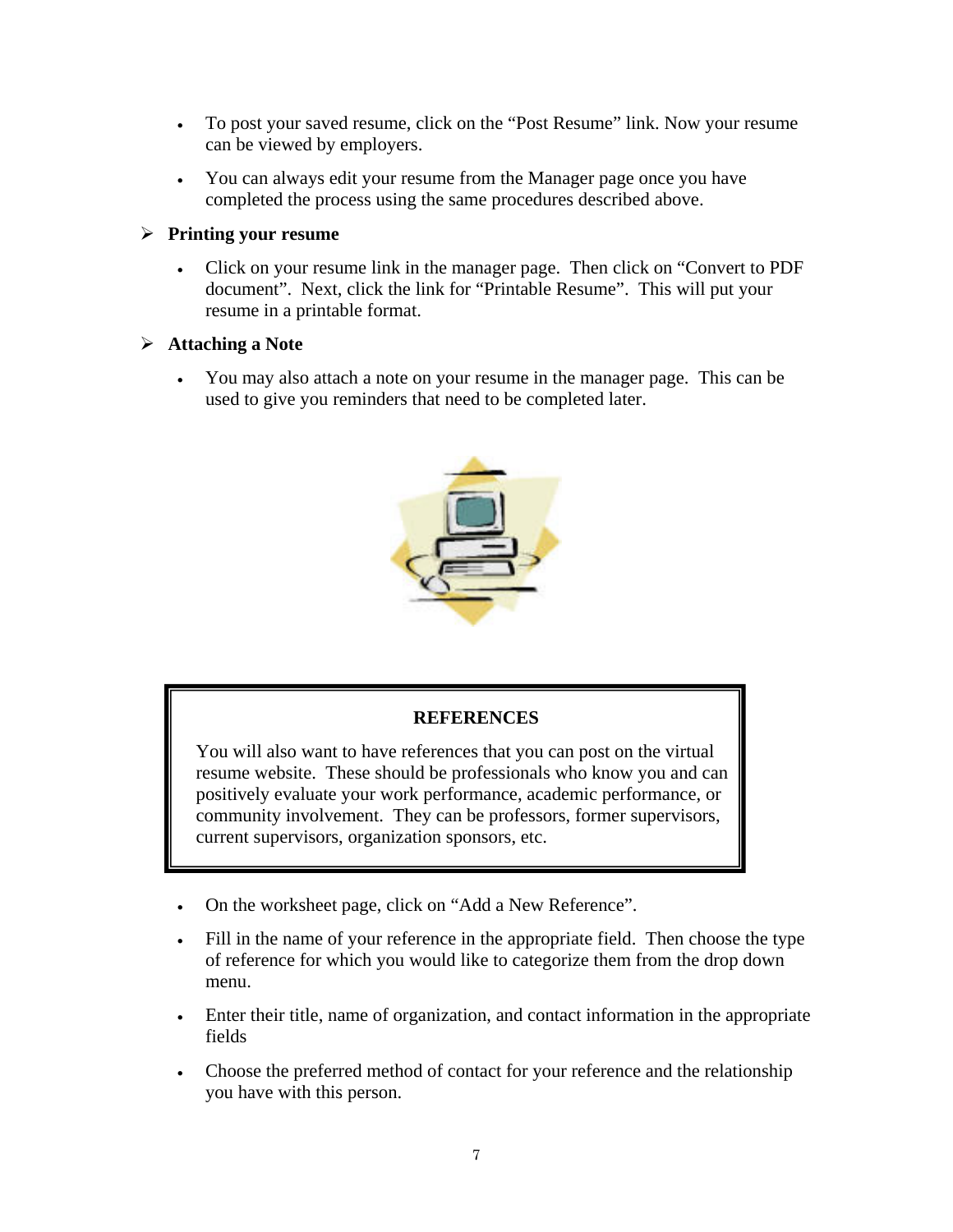- Click "Add Reference" and you will be taken back to the main worksheet page.
- You may create more references by repeating this process.

## **COVER LETTERS**

In addition to the resume and reference features, you may also create a cover letter. This is an opportunity to introduce yourself, further highlight your skills, and make an employer want to read your resume.

- To do this, click on "Go to Your Cover Letters" on the Worksheet page.
- Click on the "Create a New Cover Letter" link.
- Type in your cover letter in the appropriate fields. Make sure you know the proper format for a cover letter before beginning this process. Once you are finished, click the "Add Cover Letter" link.
- If you wish to add the cover letter to your resume as an attachment, click on the "Edit This Letter's Resume Attachments."
- Then you may attach the cover letter to the resume you choose by clicking "Attach" in the Letters page.
- You may go back and edit this document or create new letters from the Worksheet page by repeating the process.

## **JOB SEARCH**

This section of the database will allow you to search for internships and full-time jobs. You can search by location or by field.



• Click on the "Search" tab from the main page.